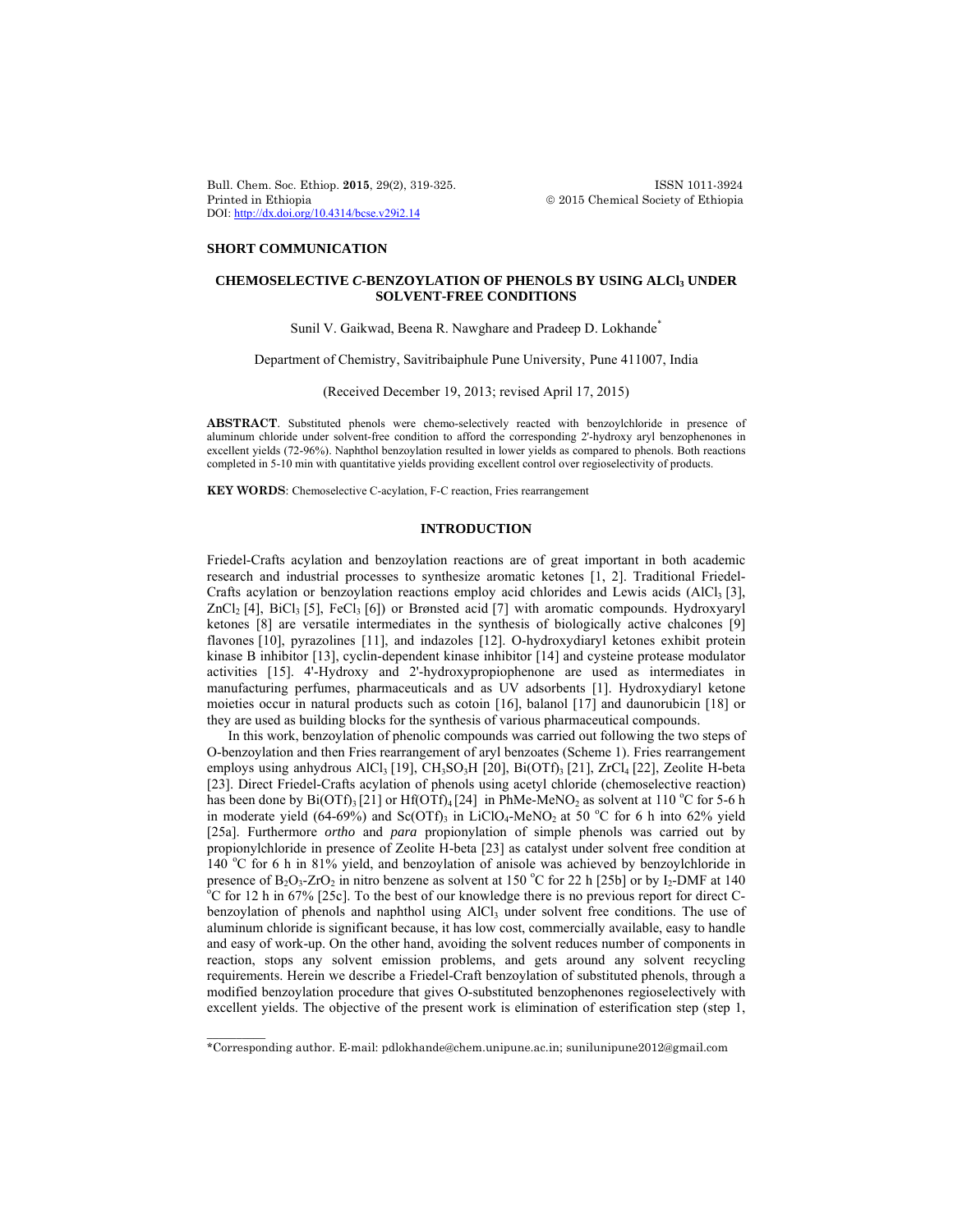Scheme 1) in conjunction with absence of solvent, e.g. nitrobenzene, toluene, dichloromethane, nitro methane, etc., and low reaction time.

### **EXPERIMENTAL**

<sup>1</sup>H-NMR (300 MHz) spectra were recorded on a Varian VXR 300 instrument at 293  $\mathrm{K}$  in CDCl<sub>3</sub>. Chemical shift values were recorded in  $\delta$  units (ppm) relative to Me<sub>4</sub>Si as internal standard. Melting points were determined by using a Buchi melting point apparatus. Infrared spectra (IR) were recorded using KBr pellets on a Perkin-Elmer 240C analyzer. Thin layer chromatography (TLC) was performed on silica gel 60 PF254 plates or aluminum oxide plates from Merck.

*Procedure for benzoylation of substituted 4-chlorophenol*. To a mixture of 4-chlorophenol (7.8 mmol, 1 g) and anhydrous AlCl<sub>3</sub> (9.3 mmol, 1.24 g) stirred at 110 °C, benzoyl chloride (9.3 mmol, 1.31 g) was added in several portions, very carefully holding the temperature under 110 <sup>o</sup>C. After completion, the mixture was poured into ice water and then concentrated HCl (2-4 mL) was added subsequently. The suspension was stirred vigorously for 5-10 min. The crude desired products were obtained as yellow solids, after filtration crude product was purified by crystallization in ethanol/methanol and yield of product was recorded as 93%.

*5-Chloro-2-hydroxyphenyl)(phenyl)methanone (Table 2, Entry 1)*. Color; yellow solid, m.p. 97- 99 °C; <sup>1</sup>H-NMR (300 MHz, CDCl<sub>3</sub>) δ = 11.91 (s, D<sub>2</sub>O exchangeable, 1H) 7.036 (d, J = 9 Hz, 1H) 7.56 (s, 1H) 7.46 (d, J = 2.4 Hz, 1H) 7.67 (d, J = 6.8 Hz, 2H) 7.51 (t, J = 6.2 Hz, 1H) 7.37 (d, J = 2.8 Hz, 2H); <sup>13</sup>C-NMR (75 MHz, CDCl<sub>3</sub>); 200.56, 161.65, 137.15, 136.14, 132.36, 129.10, 128.55, 123.34, 120.05, 119.69.

*(3,5-Dichloro-2-hydroxyphenyl)(4-methoxyphenyl)methanone (Table 2, Entry 3 )*. White solid, Yield: 88%, m.p. 111-113 °C; IR: 1690, 3460 cm<sup>-1</sup>, <sup>1</sup>H-NMR (300 MHz, CDCl<sub>3</sub>)  $\delta$  = 12.44 (s, 1H, D2O exchangeable), 6.88 (s, 1H) 7.32 (s, 1H), 7.35 (d, J = 7.2 Hz, 2H), 7.2 (d, J = 7.8 Hz, 2H), 2.31 (s, 3H); <sup>13</sup>C-NMR (75 MHz, CDCl<sub>3</sub>)  $\delta$  = 183.0, 154.1, 154.0, 132.9, 131.1, 128.8, 128.4, 127.6, 124, 129, 127.9, 20.0.

(2-Hydroxy-5-methylphenyl)(phenyl)methanone (Table 2, entry 4). Yellow liquid; (C<sub>14</sub>H<sub>12</sub>O<sub>2</sub>); mp: 81-83 °C; IR: 1695, 3398 cm<sup>-1</sup>, <sup>1</sup>H-NMR (300 MHz, CDCl<sub>3</sub>)  $\delta$  = 2.47 (s, 3H) 6.71(d, J = 8.1) Hz, 1H)  $6.89$  (d, J = 6.78 Hz, 2H) 7.1 (d, J = 8.4 Hz, 1H) 7.27(d, J = 8.1 Hz, 1H) 7.49-7.45 (m, 3H) 12.15 (s, 1H).

*(3,5-Dichloro-2-hydroxyphenyl)(phenyl)methanone ( Table 2, entry 6 )*. Yellow solid, m.p. = 97-99 °C, IR; 1698, 3214 cm<sup>-1; 1</sup>H-NMR (300 MHz, DMSO-d<sub>6</sub>), δ = 10.6 (s, 1H) 8.15 (d, J = 7.8Hz, 2H), 7.77(d, J = 7.2Hz, 2H), 7.628 (t, 2H) 7.54 (s, 1H); <sup>13</sup>C-NMR (300 MHz, DMSO-d<sub>6</sub>), δ = 218.0, 163.9, 145.9, 134.9, 131.5, 130.2, 129.8, 129.6, 129.4, 128.9, 127.9, 127.4, 125.9.

*Procedure for benzoylation of 1-naphtol [26 ]*. To a mixture of 1-naphthol (7 mmol, 1 g) and anhydrous AlCl<sub>3</sub> (10 mmol, 1.38 g) stirred at 50 °C, benzoyl chloride (10 mmol, 1.46 g) was added in several portions, very carefully holding the temperature under 50 °C. After completion, the mixture was poured into ice water and then concentrated HCl (2-4 mL) was added subsequently. The suspension was stirred vigorously for 5-10 min. The crude desired products were obtained as yellow solids after filtration crude product was purified by crystallization in ethanol/methanol and yield of product was recorded as 55%.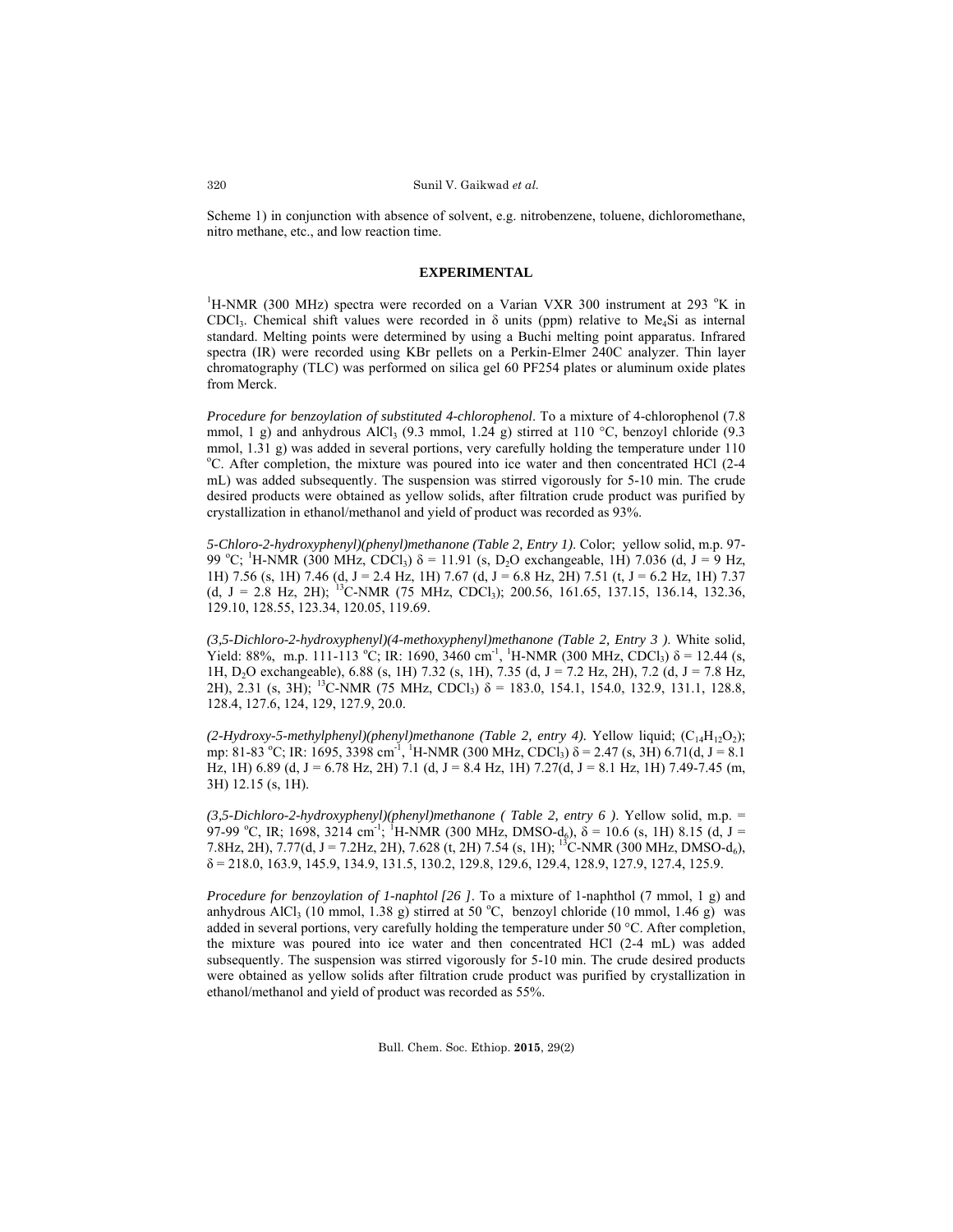*(1-Hydroxynaphthalen-2-yl)(phenyl)methanone (Table 3, Entry 1) [27]*. Yellow solid; m.p. 72- 74 °C; IR 3020, 1630, 1600, 1570 cm<sup>-1</sup>; <sup>1</sup>H-NMR (300 MHz, CDCl<sub>3</sub>)  $\delta$  = 6 13.92 (s, 1 H), 8.54 (m, 1H), 7.42-7.79 (m, 10H); <sup>13</sup>C-NMR (75 MHz, CDCl<sub>3</sub>)  $\delta$  = 201.4, 163.9, 138.2, 137.3, 131.6, 130.3, 129.1, 128.3, 127.4, 125.9, 125.8, 124.5, 117.9, 112.5.

*(2-Hydroxynaphthalen-1-yl)(phenyl)methanone ( Table 3, Entry 2) [28]*. White solid; m.p. = 74- 76 °C, IR: 3350, 1647; <sup>1</sup>H NMR (300 MHz, CDCl<sub>3</sub>): 7.14 (t, J = 8.0Hz, 1H), 7.33-7.21 (m, 3H), 7.40 (t, J = 7.56 Hz, 2H), 7.54 (t, J = 7.6 Hz, 1H), 7.54 (d, J = 8.0 Hz, 2H), 7.75 (d, J = 8.0 Hz, 1H), 7.93 (d,  $J = 8.8$  Hz, 1H), 13.10 (s, 1H).

 $(2-Methoxyphenyl)(phenyl) method (Table 3, Entry 5) [29].$  Yellow solid, m.p. = 57-59 °C, IR 3354, 1650, 2918 cm<sup>-1</sup>; <sup>1</sup>H NMR (300 MHz, CDCl<sub>3</sub>) δ: 3.72 (s, 3H), 6.99-7.05 (m, 2H), 7.36 (dd, J = 1.7, 7.5 Hz, 1H), 7.41-7.49 (m, 3H), 7.55 (m, 1H), 7.81 (dd, J = 1.25, 8.5 Hz, 2H); <sup>13</sup>C NMR (75 MHz, CDCl<sub>3</sub>) δ: 55.6, 111.5, 120.5, 128.2, 128.9, 129.6, 129.9, 131.9, 133.0, 127.8, 157.4, 196.5.

### **RESULT AND DISCUSSION**

For comparison of *ortho*-benzoylation via conventional method and AlCl<sub>3</sub>-solvent free initially, we attempted the C-benzoylation of *p*-chlorophenol **1**, as model reaction, via conventional method (Scheme 1). The *p*-chlorophenol was treated with benzoyl chloride **2** in dichloromethane at reflux for three hours (Scheme 1, step 1). After extraction (with DCM and dil. NaOH for removing of unreacted phenol), 4-chlorophenyl benzoate **3** was obtained. Fries rearrangement of 3 was accomplished by 2.5 equiv AlCl<sub>3</sub> at 140 °C for one hour (Scheme 1, step 2). After workup the 5-chloro-2-hydroxybenzophenone **4** was isolated. We calculated overall yield of step 1 and step 2, and it was obtained 64%.



Scheme 1. Preparation of hydroxyaryl ketones via conventional method.

 Direct Friedel-Crafts of *p*-chlorophenol using benzoyl chloride and aluminum chloride under solvent free condition, was accomplished with different equivalent of  $AICI<sub>3</sub>$  at the 100-110 °C temperature, which summarized in (Table 1) which the best condition was obtained by 1.2 equivalents AlCl<sub>3</sub> at 110 °C with 93% yield.



 In a typical procedure, 1 equivalent of *p*-chlorophenol and 1.2 equivalent aluminum chloride were mixed at room temperature. The mixture was heated at  $110\degree$ C (Scheme 2) followed by addition of 1.2 equivalents of benzoylchloride dropwise with grinding for 10 min. Then ice-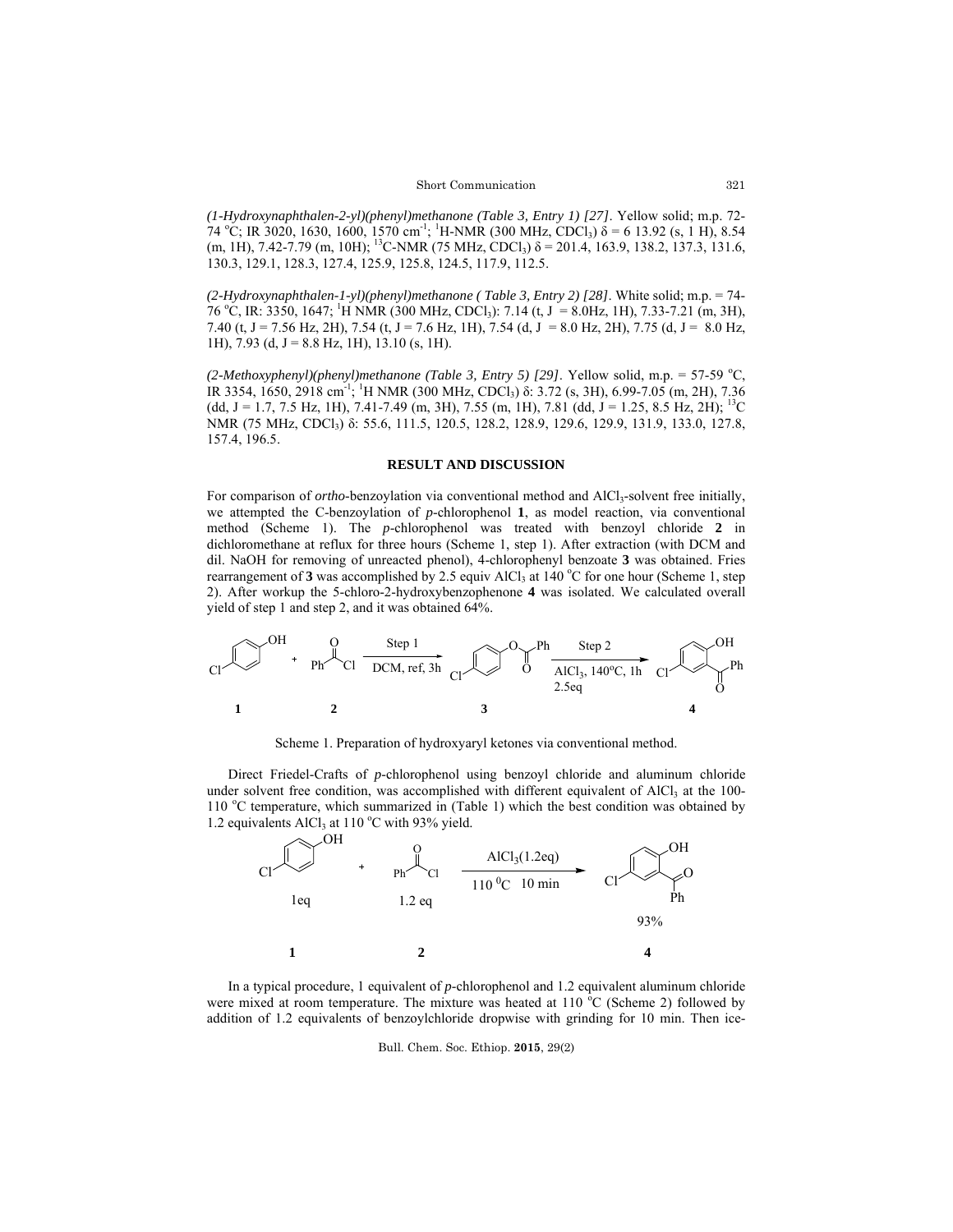water was added slowly to quench the reaction. The solid product was isolated by filtration and recrystallized from methanol. The obtained yield was 93% (Table 2, entry 1). By these results, we found that for *C*-benzoylation of phenols, neither esterification step nor solvent needed. Furthermore, this method has excellent yield with low reaction time and easy to workup. A number of phenols have been converted to corresponding 2-hydroxy benzophenones (Table 2). The sterically hindered phenols, such as 2,4-dibromophenol 2-bromo-4-chlorophenols have also afforded to the desired benzophenone in excellent yields. As well as *p*-methoxy benzoylchloride reacted efficiently with 2,4-dichlorophenol and resulted into 81% yield. Interestingly, only 2 benzoyl-1-napthol **8** was obtained as a sole product by benzoylation of α-naphthol **7** in 50% yield, and 1-benzoyl-2-naphthol 10 also was formed from β-naphthol 9 at 45 °C in 55% yield (Scheme 3, Table 3).



Scheme 2. C-benzoylation of substituted phenols using benzoyl chloride and  $AICI<sub>3</sub>$  under solvent free condition.

Table 1. Chemoselective benzoylation of *p*-chlorophenol in several equivalent of AlCl<sub>3</sub> at different temperatures.

| Entry | Equiv AlCl <sub>3</sub> | Temp. $\mathrm{C}$ | Yield % |
|-------|-------------------------|--------------------|---------|
|       | $_{0.6}$                | 80                 |         |
|       | U.O                     |                    |         |
|       | $_{0.8}$                |                    | O.      |
|       | $_{0.8}$                | 110                | ~       |
|       |                         |                    |         |
|       | '.0                     |                    |         |
|       |                         | 80                 | 86      |
|       |                         |                    |         |

Table 2. Physico-chemical properties of 2-hydroxybenzophenone.

| Entry | $R_1$     | $R_2$          | Ph          | m.p. $(^{\circ}C)$ (lit.) | Yield $(\% )$ |
|-------|-----------|----------------|-------------|---------------------------|---------------|
|       | H         | Cl             | Ph          | 91 (93) [30]              | 93            |
| 2     | H         | Br             | Ph          | 110[31]                   | 91            |
| 3     | <b>Cl</b> | Cl             | Ph          | 113(115)                  | 88            |
| 4     | H         | Me             | Ph          | 81 (82) [32]              | 90            |
|       | Br        | C <sub>1</sub> | Ph          | 80 (80) [30]              | 89            |
| 6     | Br        | Br             | Ph          | 99 (99) [30]              | 88            |
| 7     | H         | OMe            | Ph          | 80 (84) [33]              | 70            |
| 8     | H         | <b>OH</b>      | Ph          | 146 [34]                  | 70            |
| 9     | <b>Cl</b> | <b>Cl</b>      | $4-MeOC6H4$ | 110                       | 75            |
| 10    | Me        | Me             | Ph          | 38 [35]                   | 78            |
| 11    | <b>OH</b> | Н              | Ph          | 62                        | 65            |
| 12    | Me        | H              | $4-MeOC6H4$ |                           | 78            |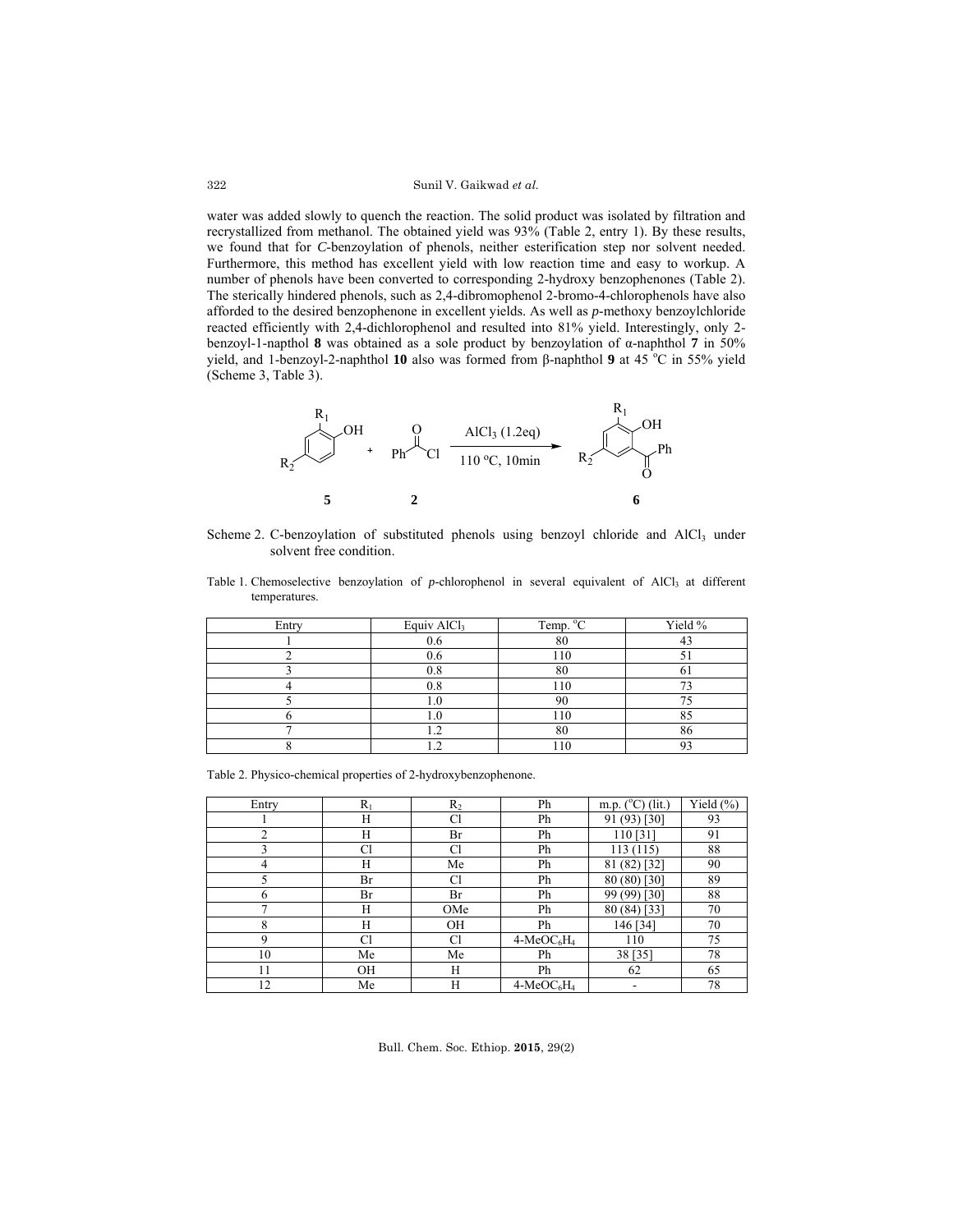### Short Communication

 Benzoylation of arenes by the above procedure such as toluene, benzene, bromobenzene, chlorobenzene anisole has been achieved in quantitative yield (Table 3). It is important that the benzoylation of these substrates was not possible with organo metallic reagents. The benzoylation of nitrobenzene resulted into lower yields of product, naphthalene and anthracene acylated at 30 °C in good yields. The major problem for the use of anhydrous AlCl<sub>3</sub> in F-C benzoylation with electron rich substrate is formation of the strong complexation with Lewis acids, which retard the progress of reaction. While in the presence of activated phenols, the reaction completes smoothly within ten minutes to give quantitative yields. On the other hand in conventional method, the amount of acid chlorides used are in excess than stoichiometric amount of Lewis acids are required while in the present procedure only stoichiometric amount of aluminum chloride and acid chlorides are used.



Scheme 3. Benzoylation of  $\alpha$ - and β-naphthol

Table 3. Physico-chemical properties of naphthyl benzophenone and aryl benzophenone by using benzoylchloride and AlCl<sub>3</sub> under solvent free condition.

| Entry | Substrate               | Yield % | Reported m.p. $(^{\circ}C)$ |
|-------|-------------------------|---------|-----------------------------|
|       | 1-Naphthol              | 50      | 74 (73) [27                 |
|       | 2-Naphthol              | 55      | 76                          |
|       | Toluene                 | 85      | $30(18)$ [26]               |
|       | Chlorobenzene           | 87      | 97 (96) [36]                |
|       | Anisole                 | 80      | 57 (61) [36]                |
|       | 1,2-Dichlorobenzene     | 85      | 104                         |
|       | Nitrobenzene            | 77      | 135 (136) [37]              |
|       | Anthracene              | 72      | 142 (145) [38]              |
|       | 1-Chloro-2-nitrobenzene | 90      | 102 (104) [39]              |

#### **CONCLUSION**

We have compared C-benzoylation of phenols by conventional method (esterification of phenols and Fries rearrangement of aryl benzoate) and direct C-benzoylation by  $AICI<sub>3</sub>$  under solvent free condition. With this procedure, the benzoylation occurs chemoselectively at benzenoyd ring. Furthermore, the products were obtained with high degree of purity. The reaction completes just within 10 minutes, into excellent yield and avoid from solvent. This renew economical process will be useful for all those laboratories where organo metallic reagents are not accessible.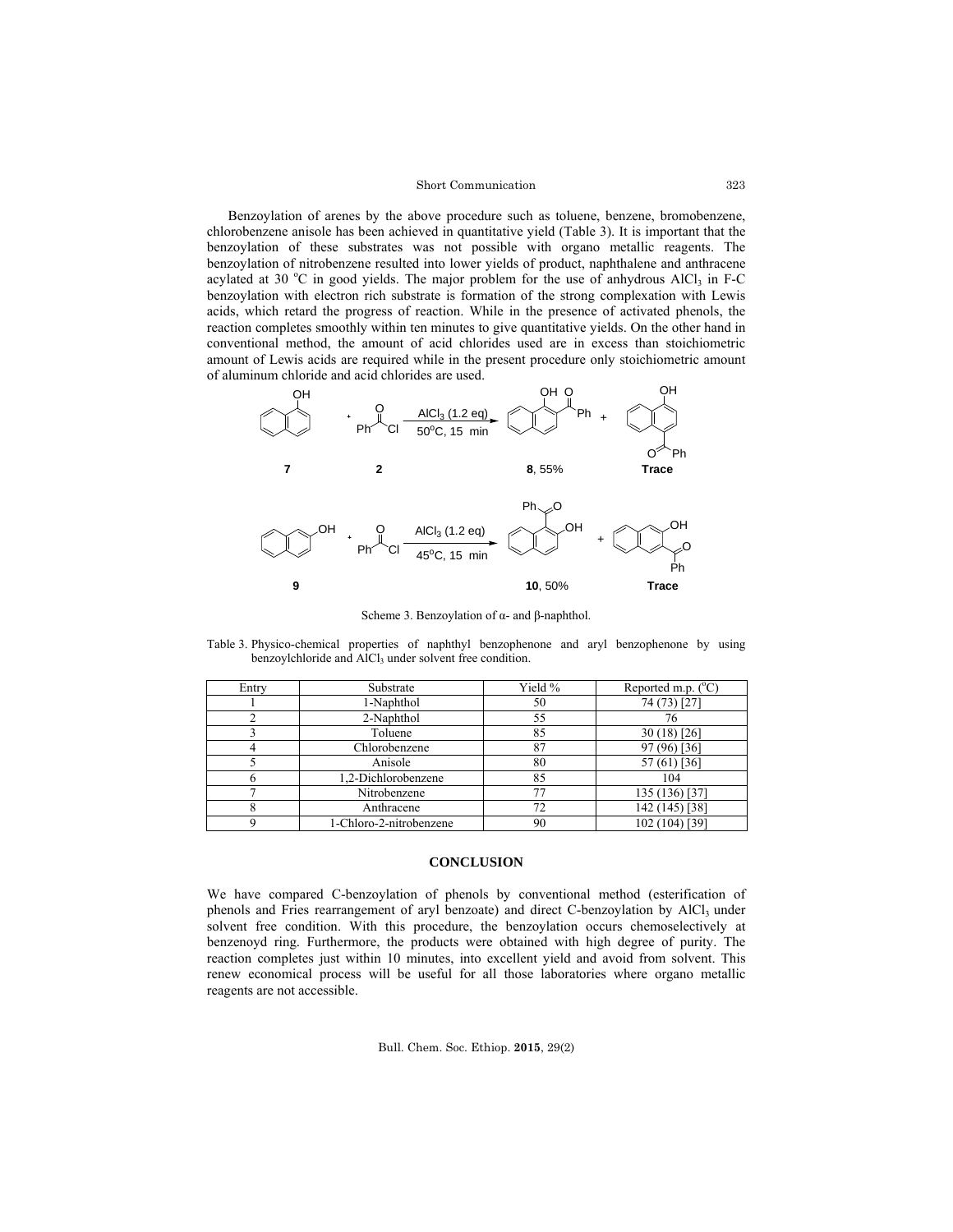#### **ACKNOWLEDGEMENTS**

SVG is thankful to UGC meritorious fellowship (Fellowship No. UGC letter No F.4- 3/2006(BSR) dated Dec 2011 (BSR)], UGC‐New Delhi and BCUD, University of Pune) for financial support.

#### **REFERENCES**

- 1. Jensen, R.; Goldman, G. in *Friedel-Crafts and Related Reactions*, Olah, G. (Ed.), Vol. III, Wiley Interscience: New York; **1964**; p 1319.
- 2. Franck, H.G.; Stadelhofer, J.W. *Industrial Aromatic Chemistry*, Springer-Verlag: Berlin; **1998.**
- 3. (a) Olah, G.A. *Friedel-Crafts Chemistry*, Wiley-Interscience: London; **1973**. (b) Heancy, H. in *Comprehensive Organic Synthesis*, Trost, B.M.; Fleming, I. (Eds.), Vol. 2, Pergamon Press: Oxford; **1991**, pp. 733-752.
- 4. (a) Cornelis, A.; Laszlo, P.; Wang, S. *Tetrahedron lett*. **1993**, 34, 3839. (b) Cornelis, A.; Gerstmans, A.; Laszlo, P.; Mathy, A.; Zieba, I. *Catal. Lett*. **1990**, 6, 103-109. (c) Clark, J.H.; Culle, S.R.; Barlow, S.J.; Bastock, T.W. *J. Chem. Soc., Perkin Trans.* **1994**, 2, 1117.
- 5. Le Roux, C.; Roques, N.; Dubac, J. *Tetrahedron Lett.* **2003**, 44, 2037.
- 6. (a) Effenberger, F.; Steegmuller, D. *Chem. Ber.* **1988**, 121, 117. (b) Pearson, D.E.; Buehlr, C.A. *Synthesis* **1972**, 10, 533. (c) Effenberger, F.; Steegmuller, D.; Null, V.; Ziegler, T. *Chem. Ber*. **1988**, 121, 125.
- 7. (a) Sato, Y.; Yato, M.; Ohwada, T.; Saito, S.; Shudo, K. *J. Am. Chem. Soc*. **1995**, 117, 3037. (b) Olah, G.A. *Angew. Chem., Int. Ed. Engl*. **1993**, 32, 767.
- 8. Kotali, A.; Harris, P.A. *Org. Prep. Proceed. Int*. **1994**, 26, 159.
- 9. (a) Smith, J.; Thomson, R.H. *J. Chem. Soc*. **1960**, 346. (b) Choudarry, B.M.; Yadav, J.; Kantam, M.L. *Tetrahedron Lett*. **2005**, 46, 1369.
- 10. (a) Lokhande, P.D.; Sakate, S.S.; Taksande, K.N.; Navghare, B.R. *Tetrahedron Lett*. **2005**, 46, 1573. (b) Nawghare, B.R.; Funde, S.; Raheem, A.L; Lokhande, P.D. *Chin. J. Chem.*  **2012**, 30, 1695. (c) Nawghare, B.; Gaikwad, S.V.; Abdul, R.; Lokhande, P.D. *J. Chil. Chem. Soc.* **2014**, 59, 1986.
- 11. (a) Waghmare, B.Y.; Sakate, S.S. *Indian J. Chem.* **2005**, 44B, 2338. (b) Lokhande, P.D.; Nawghare, B.R. *Indian J. Chem*. **2012**, 51B, 328. (c) Lokhande, P.D. Nawghare, B.R. *Synth. Commun*, **2013**, 43, 1955. (d) Nawghare, B.R.; Gaikwad, S.V.; Pawar, B.V.; Lokhande, P.D. *Bull. Chem. Soc. Ethiop.* **2014**, 28, 469.
- 12. (a) Lokhande, P.D, Sakate, S.S.; Taksande, K.N.; Nawghare, B.R. *Tetrahedron Lett***. 2005**, 46, 1573. (b) Lokhande, P.D.; Nawghare, B.R.; Sakate, S.S. *J. Heterocycl. Chem.* **2014**, 51, 291. (c) Lokhande, P.D.; Raheem, A.; Sabale, S.T.; Chabukswar, A.R.; Jagdale, S.C. *Tetrahedron Lett.* **2007**, 48, 6890.
- 13. Breitenlechner, C.W.; Gassei, M.; Bossemeyer, D.; Huber, R.; Engh, R.A.; Masjost, B*. J. Med. Chem.* **2005**, 48, 163.
- 14. Takada, Y.; Aggarwal, B.B. *J. Biol. Chem*. **2004**, 279, 4750.
- 15. Arad, D.; Elias, Y. WO Patent 9930699, **1999**; *Chem. Abstr.* **1999**, 131, 58409.
- 16. Merza, J.; Aumond, M.C.; Rondeau, D.; Dumontet, V.; Leray, A.M.; Seraphin, D.; Richomme, P. *Phytochemistry* **2004**, 65, 2915.
- 17. Denieul, M.P.; Laursen, B.; Hazell, R.; Skrydstrup, T. *J. Org. Chem.* **2000**, 65, 6052.
- 18. Zhu, L.; Cao, X.; Chen, W.; Zhang, G.; Sun, D.; Wang, P.G. *Bioorg. Med. Chem*. **2005**, 13, 6381.
- 19. Traven, V.F. *Molecules* **2004**, 9, 50.
- 20. Commarieu, A.; Hoelderich, W.; Laffitte, J.A.; Dupont, M.P. *J. Mol. Cat. A: Chemical*  **2002**, 182-183, 137.
- 21. Ollevier, T.; Desyroy, V.; Asim, M.; Brochu, M.C. *Synlett* **2004**, 15, 2794.